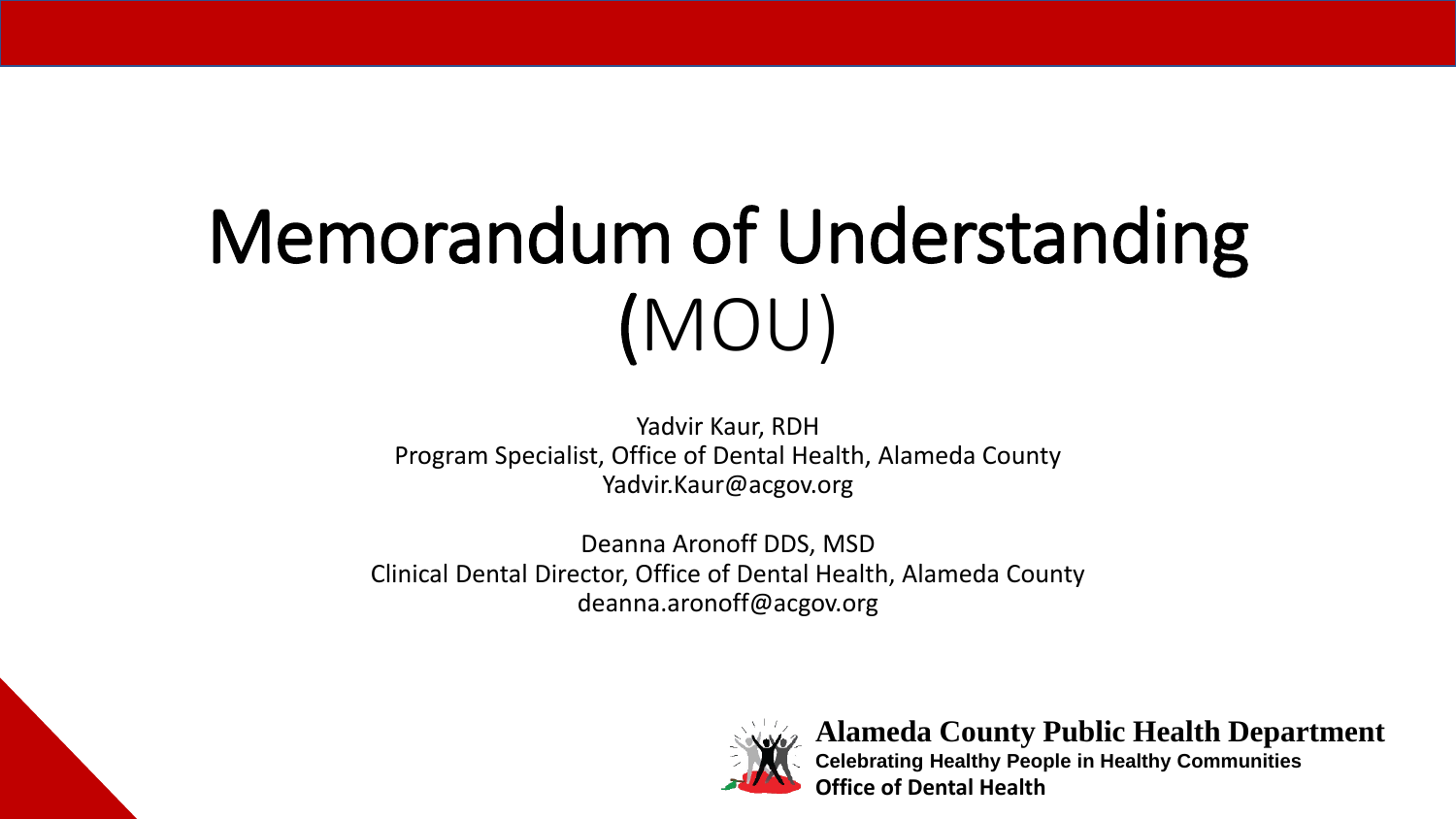## Objectives:

- Provide an overview of the MOU process
- Understand the importance of establishing an MOU
- Identify different components of an MOU & Statement of Work (SoW)
- Know the differences between Health Insurance Portability and Accountability Act (HIPAA) & Family Education Rights and Privacy Act (FERPA)

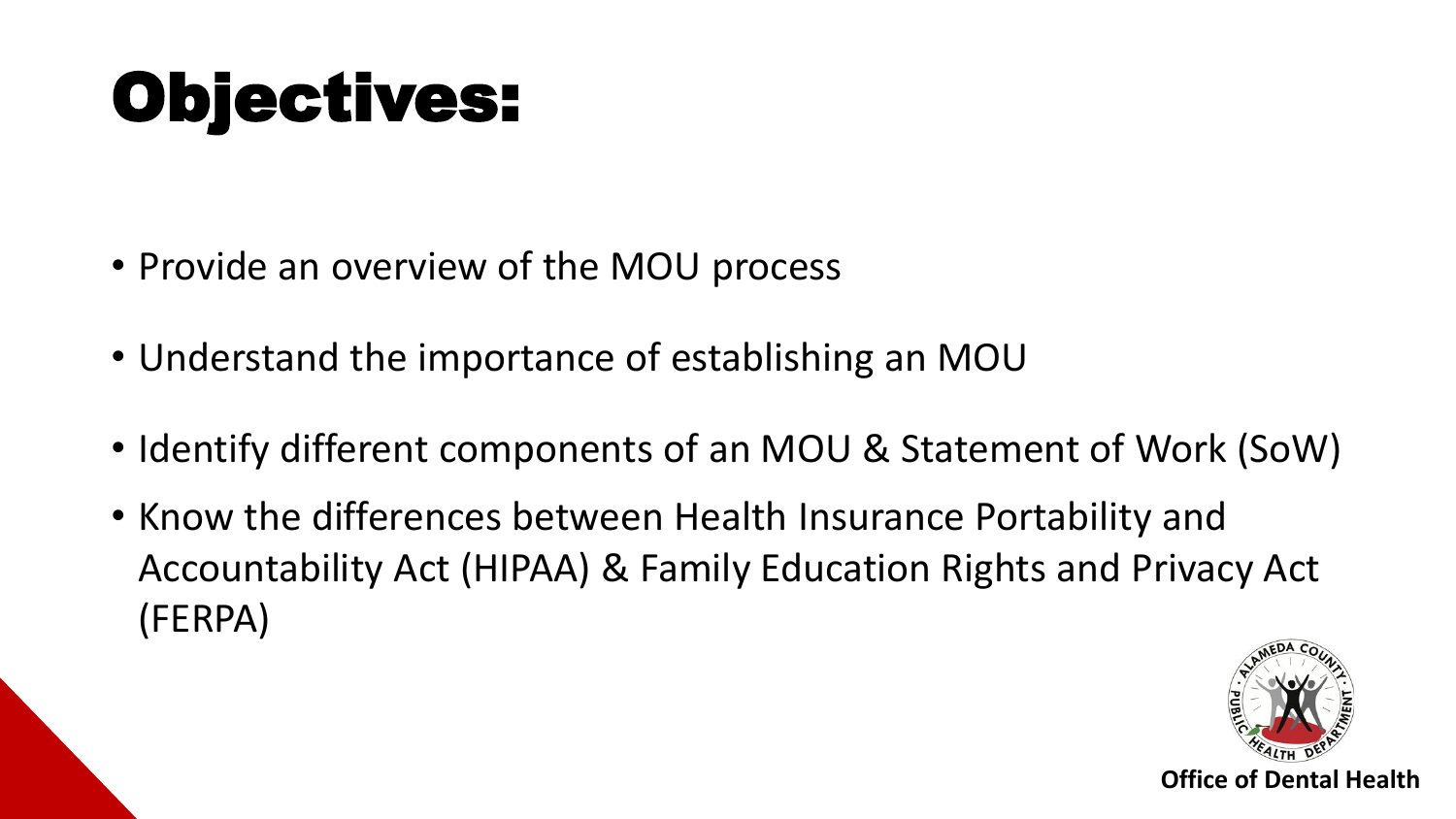#### What is an MOU?



- Agreement between two or more parties
- Not legally binding like a contract
- Outlines expectations of each party



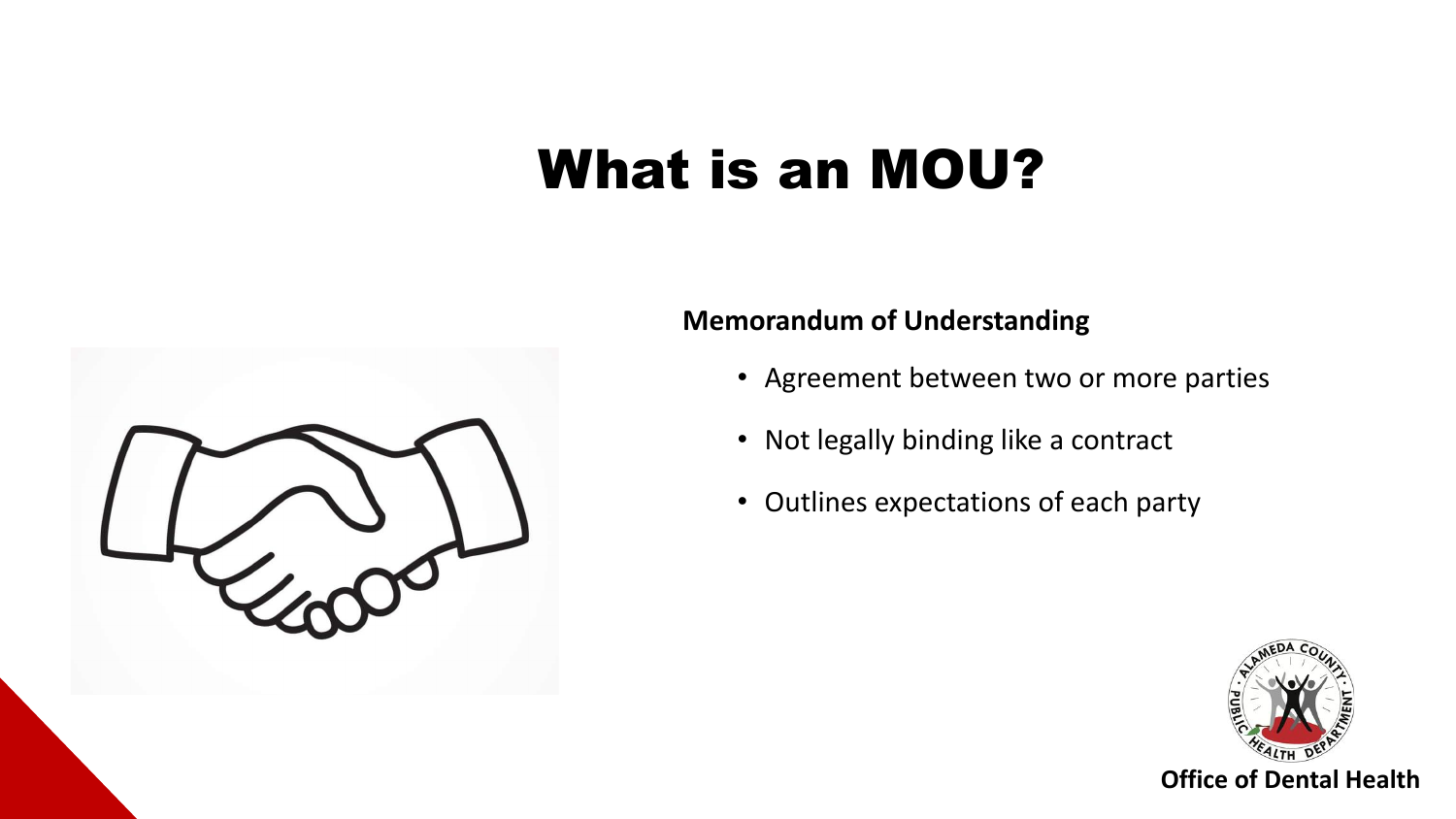# Why do you need an MOU?

- Allows each party to state their objectives & expectations
- Reduces the risk of uncertainty by assigning specific roles & responsibilities to each party
- Provides a framework for the project
- Prevents potential future disputes from occurring

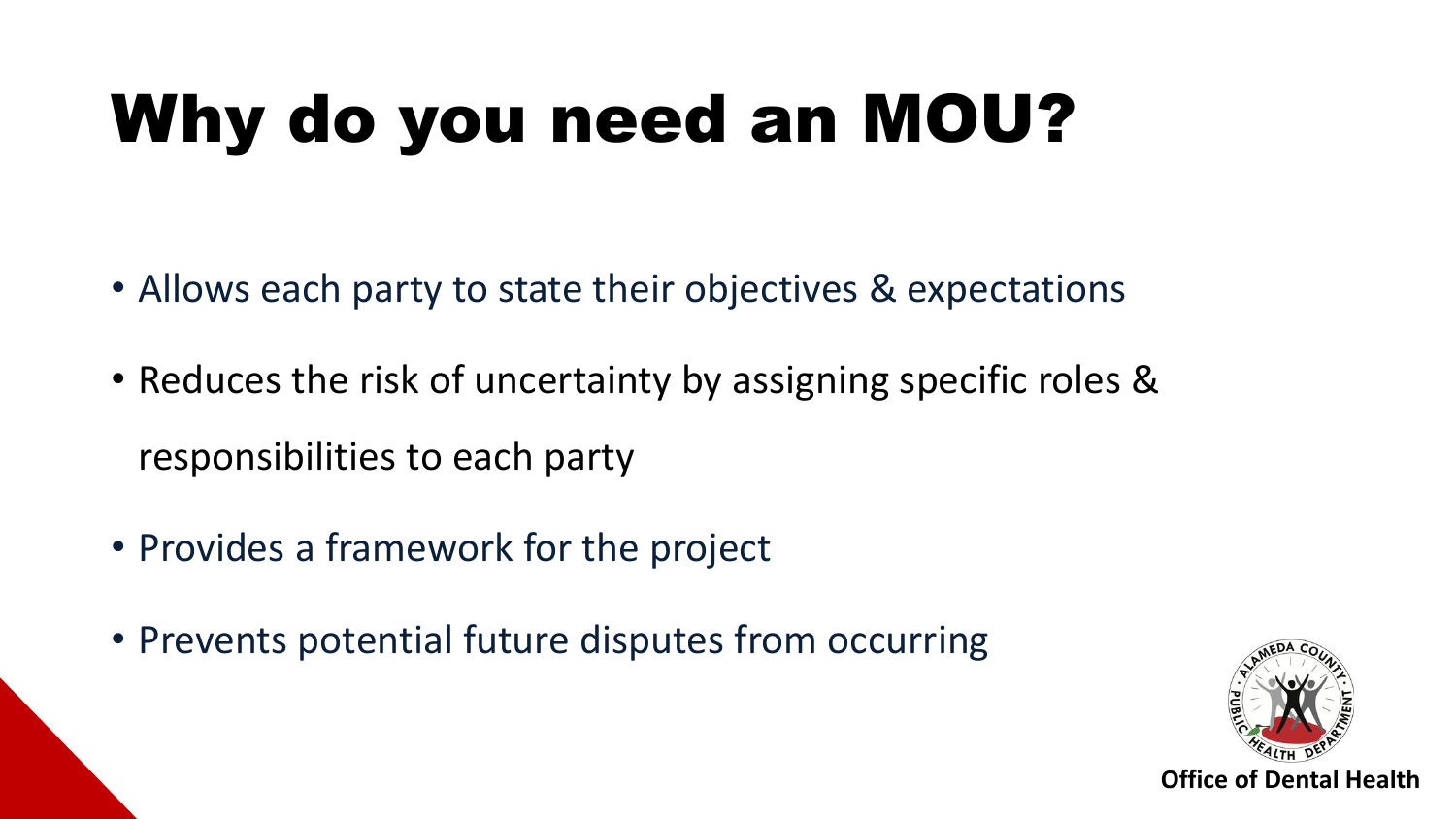# How do we develop an MOU?

- Planning Phase
	- Each party determines their needs
- Drafting Phase
	- Local Oral Health Program (LOHP) drafts an initial MOU
- Negotiating Phase
	- School district & LOHP discuss any potential conflicts
- Final Phase
	- Each party has a signed copy

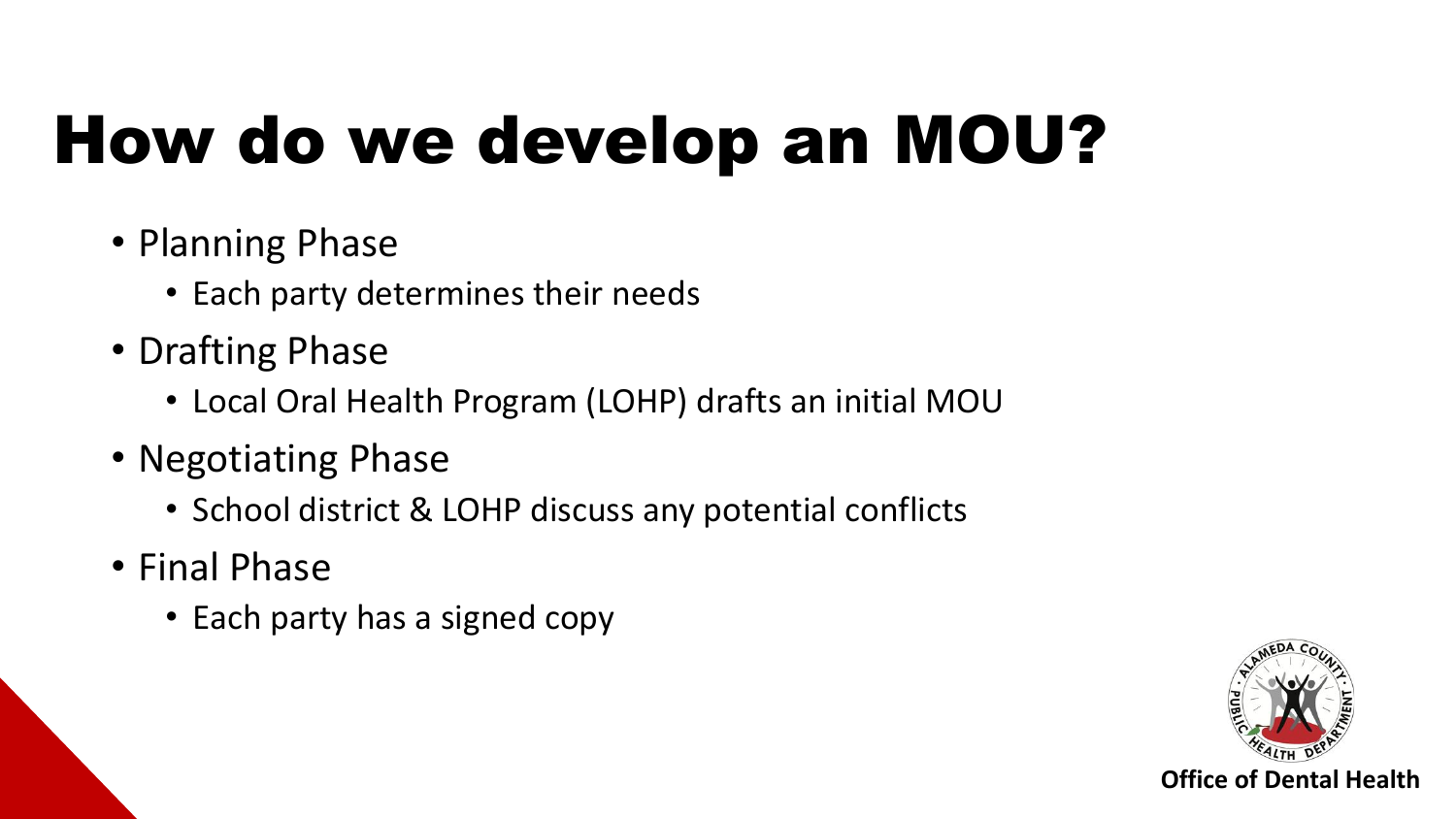### Who formalizes the MOU?

- LOHP will contact their department attorney to review the MOU and make any necessary changes
- School district attorney will review the proposed MOU and counter with any additional changes
- Once both parties agree, final MOU is signed, and each party receives a signed copy

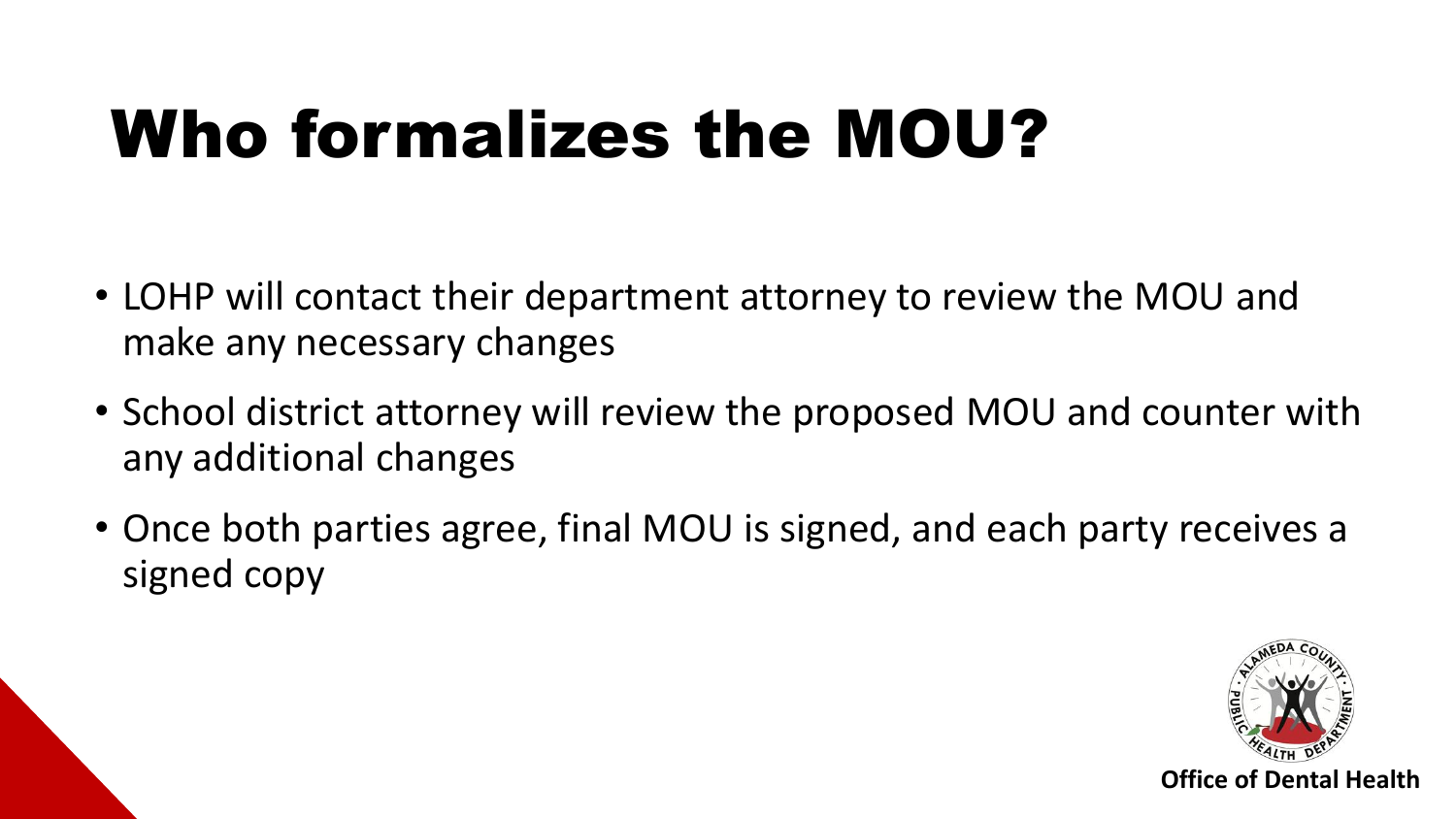#### How long should an MOU be in place?

- Length of time agreed upon by all parties involved, initially one year
- After the first year, many sealant programs will renew their MOUs every three years.

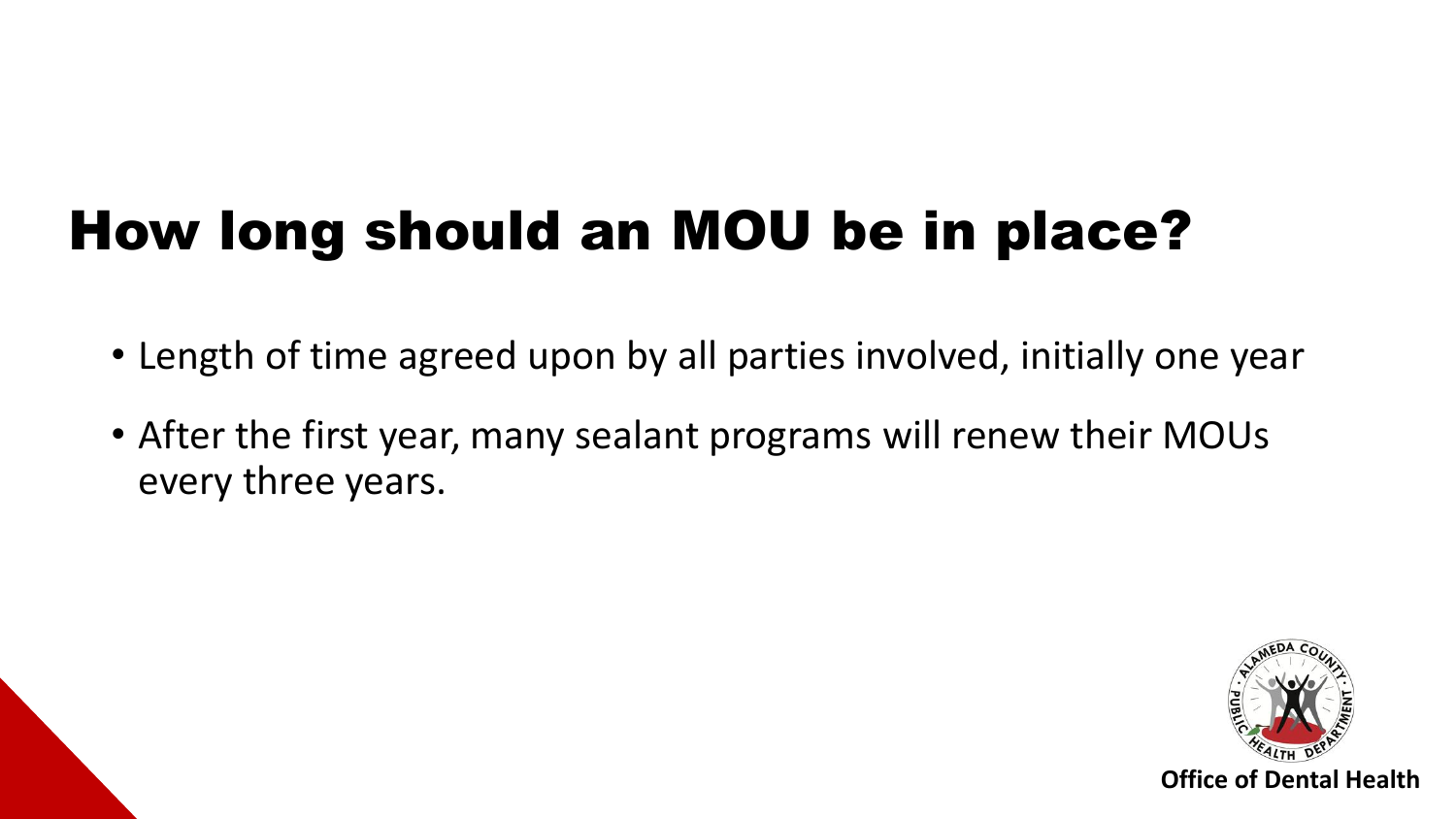#### What information might an MOU contain?

- Purpose of the agreement
- Parties involved; contact details of all relevant parties
- Timeline
- Statement of Work (SoW)
- Confidentiality Statement
- Insurances and Indemnifications
- Process & Timeline for Revisions, Additions & Termination
- Necessary signatures of each party

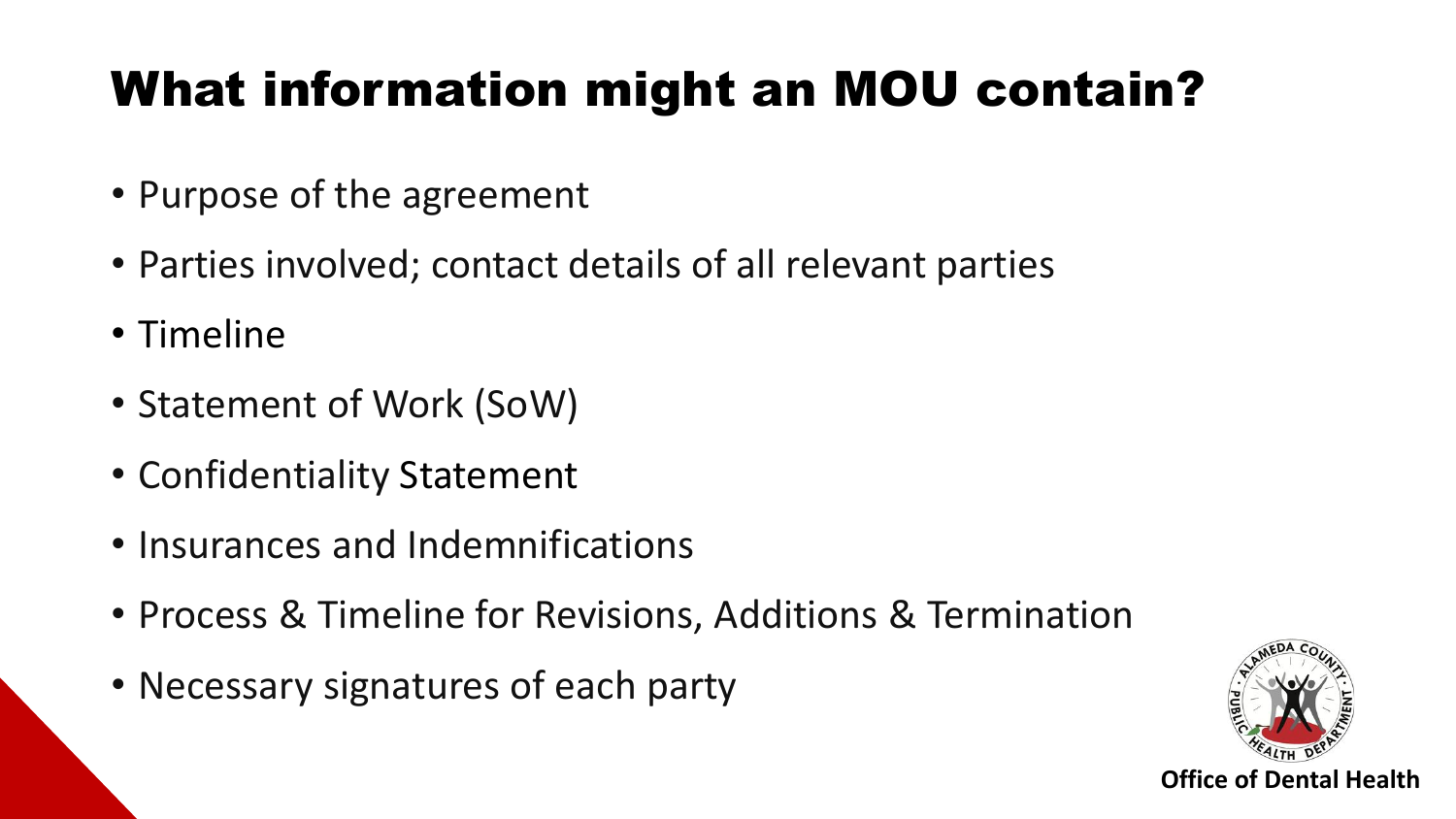# Statement of Work (SoW)

- **States Program Operations**:
	- Activities & Services
	- Roles & Responsibilities of each party
	- Distribution & Collection of forms

- **Deliverables:** 
	- Type of data needed for reporting by all parties

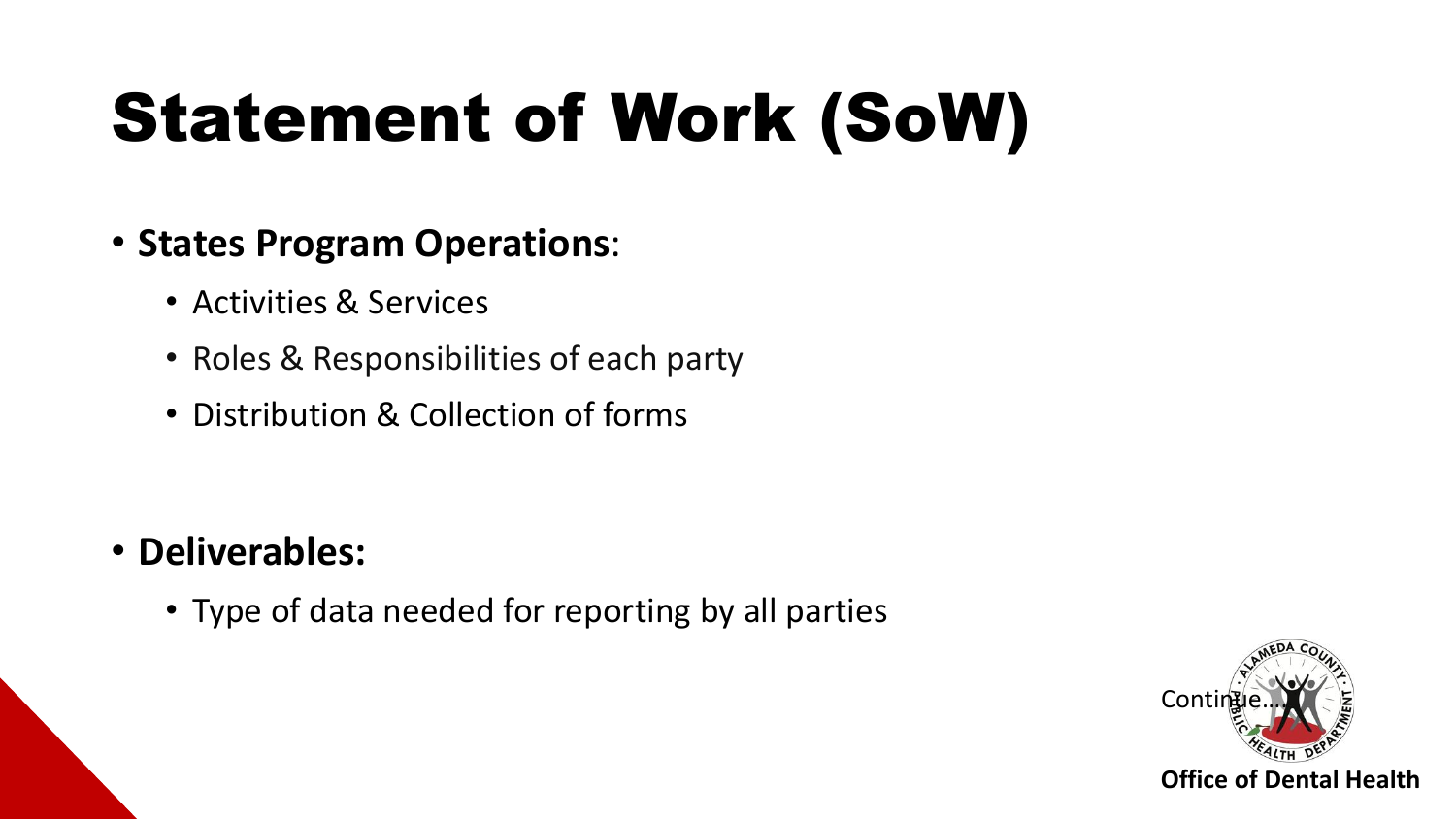# Statement of Work (SoW)

- **Facilities & Equipment** 
	- Adequate space for
		- assembled portable dental unit, patient & operator chairs,
		- tables for dental supplies, educational materials & incentives
	- Adequate ventilation (6-12 room air exchanges/hour)
		- High-efficiency particulate air filter (HEPA)
	- Hand-washing sink with soap & paper towels, foot-operated trash bin

\*Follow Centers for Disease Control (CDC) guidelines for Dental settings during COVID-19 pandemic

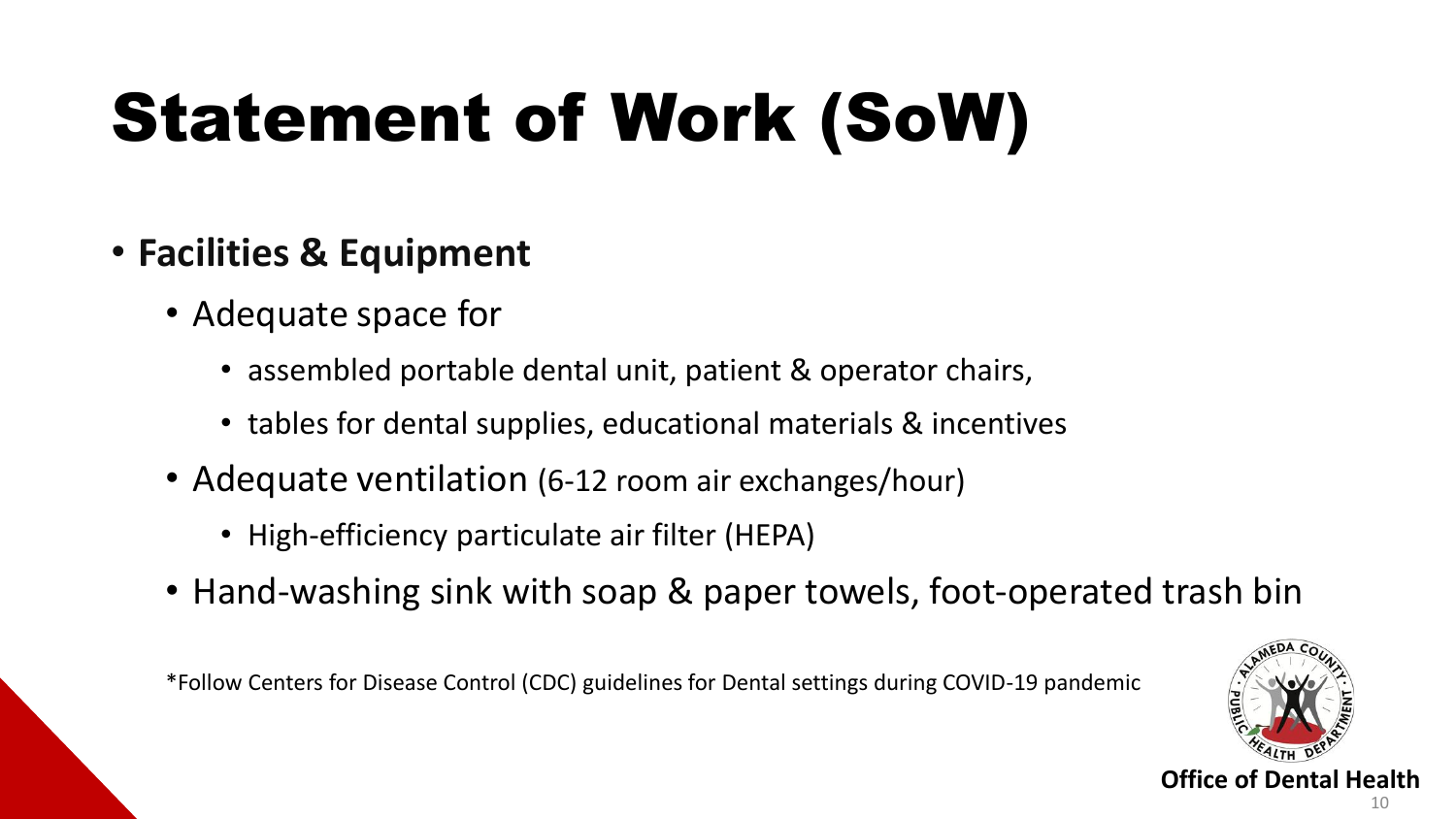# Statement of Work (SoW)

- **Dental Screening with Dental Care Coordination** 
	- Process for referring students to local dentists for immediate/emergency dental needs
- **Process for handling a Medical Emergency**
- **Transportation and Secure Handling of documents**
- **Quality Assurance** 
	- Dental sealant retention evaluated at end of the school year

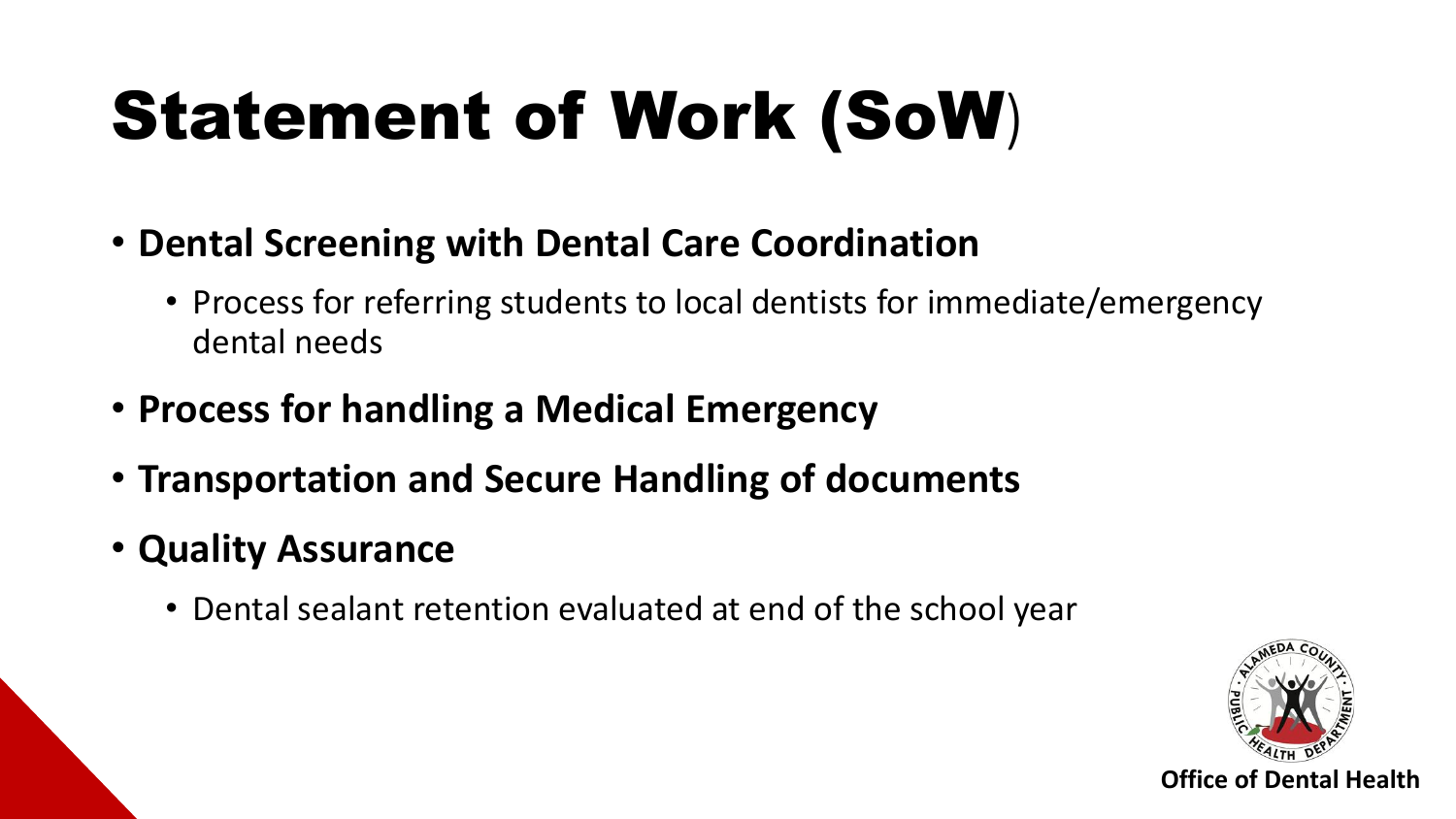# Things to consider…

- Privacy Regulations
- Insurances and Indemnifications
- Dental Care-Coordination Process
- Establish Relations with Dental Care Providers for Referrals
- Medi-Cal Billing
- Positive Consent vs. Opt-out Consent by parents or guardians

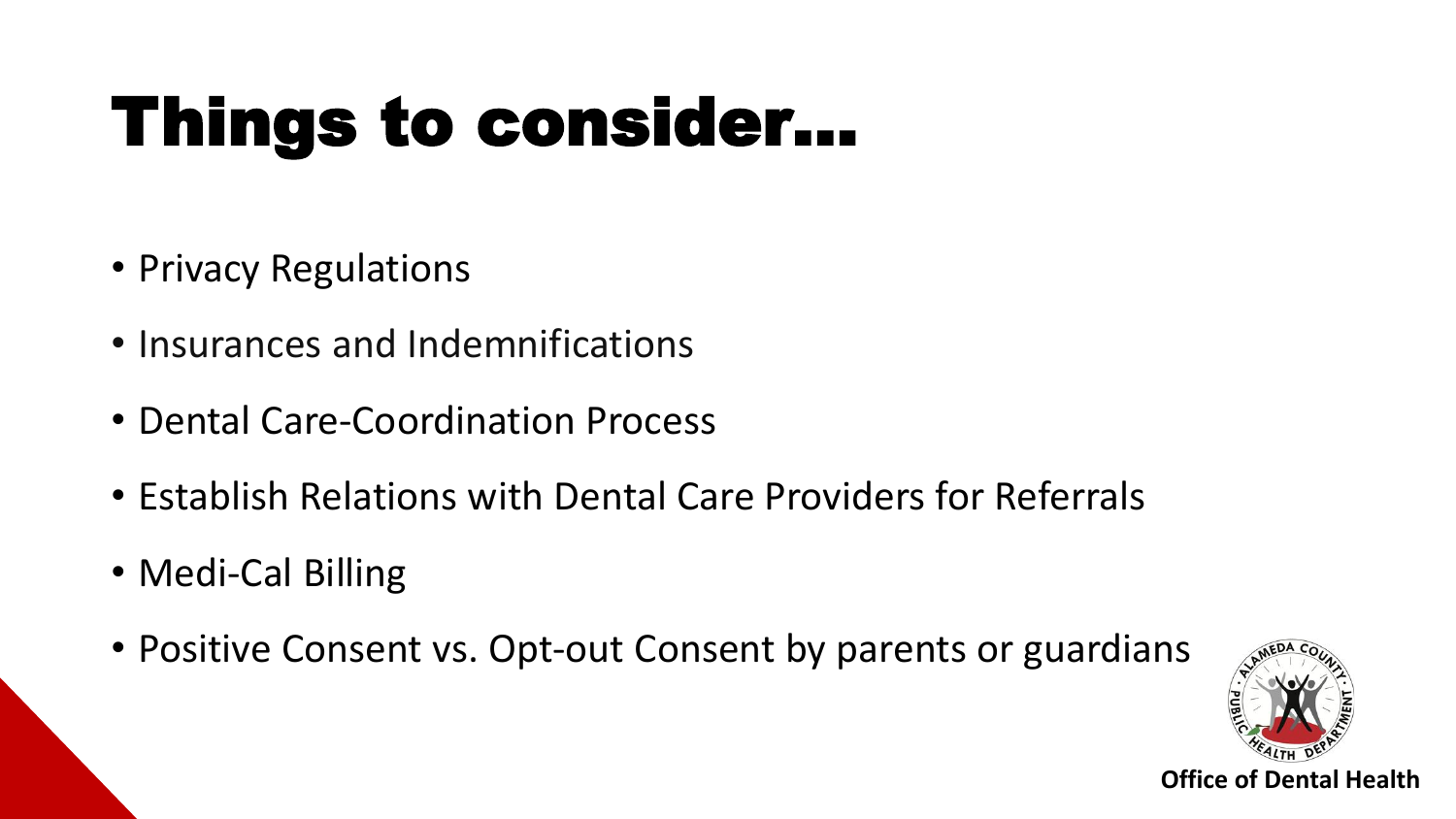### Privacy Regulations

#### •HIPAA

- Health Insurance Portability and Accountability Act
	- a national standard that protects patient's health information
	- Every healthcare provider, health plan, and business associates must comply

#### • FERPA

- Family Education Rights and Privacy Act
	- Federal act that prohibits educational institutions from disclosing "personally identifiable information in education records"

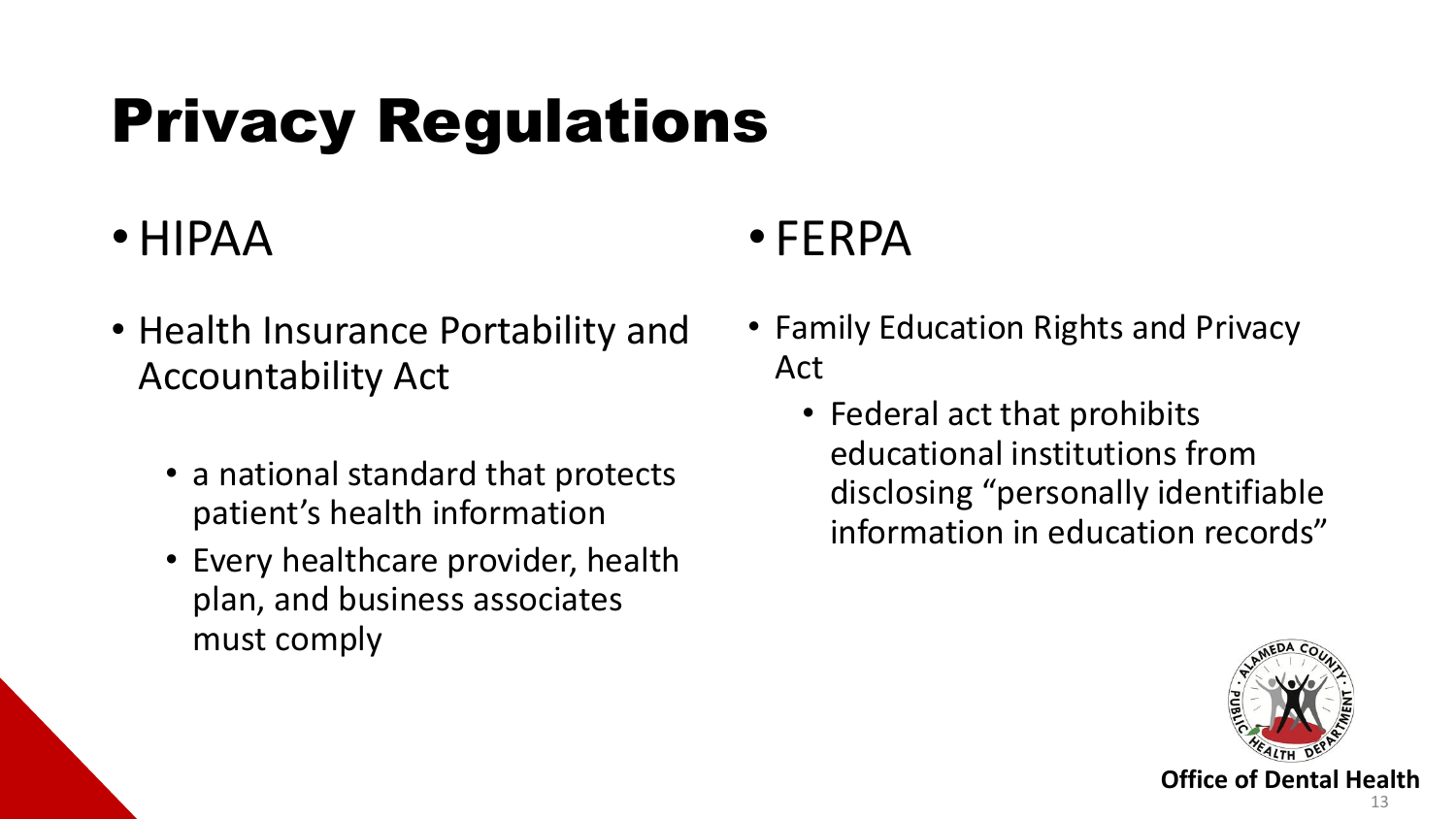#### The Family Educational Rights and Privacy Act (FERPA) is a federal law enacted in 1974 that protects the privacy of student education records. The Act serves two primary purposes: 1. Gives parents or eligible students more control of their educational records 2. Prohibits educational institutions from disclosing"personally identifiable information in education records" without written consent The Health Insurance Portability and

Rule, the main goal is to

**Accountability Act (HIPAA) is a national** standard that protects sensitive patient health information from being disclosed without the

the public's health and well-being.

patient's consent or knowledge. Via the Privacy

. Ensure that individuals' health information is

health information needed to provide and

promote high quality health care and to protect

properly protected while allowing the flow of

#### Who must comply?



under an applicable program of the

**US Department of Education** 

· Every healthcare provider

with certain transactions

• Healthcare clearinghouses

review, and billing

• Health plans

who electronically transmits

health information in connection

• Business associates that act on behalf

of a covered entity, including claims

processing, data analysis, utilization

• Any public or private school:

- Elementary
- Secondary
- Post-secondary

• Any state or local education agency Any of the above must receive funds

#### **Protected** information

**Student Education** 

**Records that contain** 

information directly

related to a student and

which are maintained by

an educational agency

or institution or by a

agency or institution

party acting for the

**Protected Health** 

Individually identifiable

health information that is

transmitted or maintained

in any form or medium

(electronic, oral, or paper)

by a covered entity or

its business associates,

employment records

excluding certain

educational and

Information<sup>2</sup>:

Record:





· School officials

- Schools to which a student is transferring • Specified officials for audit or evaluation purposes • Appropriate parties in connection with financial aid to a student
- . Organizations conducting certain studies for or on behalf of the school
- Accrediting organizations

• Appropriate officials in cases of health and safety<br>emergencies

• State and local authorities, within a juvenile justice system, pursuant to specific state law • To comply with a judicial order or lawfully issued subpoena



• To the individual • Treatment, payment, and healthcare operations • Uses and disclosures with opportunity to agree or object by asking the individual or giving opportunity to agree or object

• Incident to an otherwise permitted use and disclosure

Public interest and benefit activities (e.g., public health activities, victims of abuse or neglect, decedents, research, law enforcement purposes,<br>serious threat to health and safety)

• Limited dataset for the purposes of research, public health, or healthcare operations

1. Permitted disclosures mean the information can be, but is not required to be, shared without individual authorization.

2. Protected health information or individually identifiable health information includes demographic information collected from an individual and 1) is created or received by a healthcare provider, health plan, employer, o and 2) relates to the past, present, or future physical or mental health or condition of an individual; the provision of healthcare to an individual; or the past, present, or future payment for the provision of healthcare (i) That identifies the individual, or<br>(ii) With respect to which there is a reasonable basis to believe the information can be used to identify the individual.

For more information, please visit the Department of Health and Human Services' HIPAA website and the Department of Education's FERPA website.



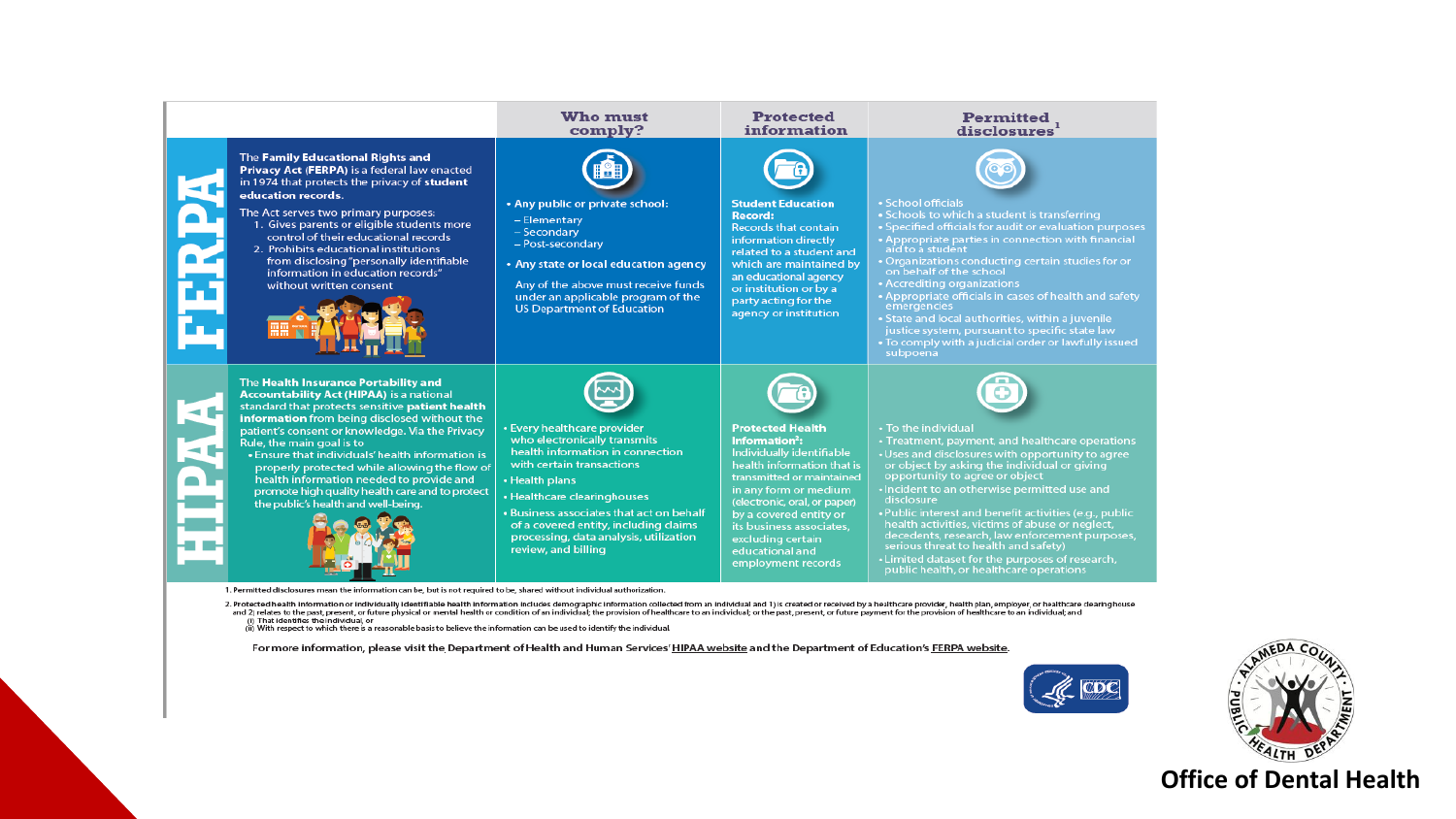#### Insurances and Indemnifications

- General Liability Insurance
- Medical Professional Services
- Excess Insurance
- Workers' Compensation & Employers' Liability